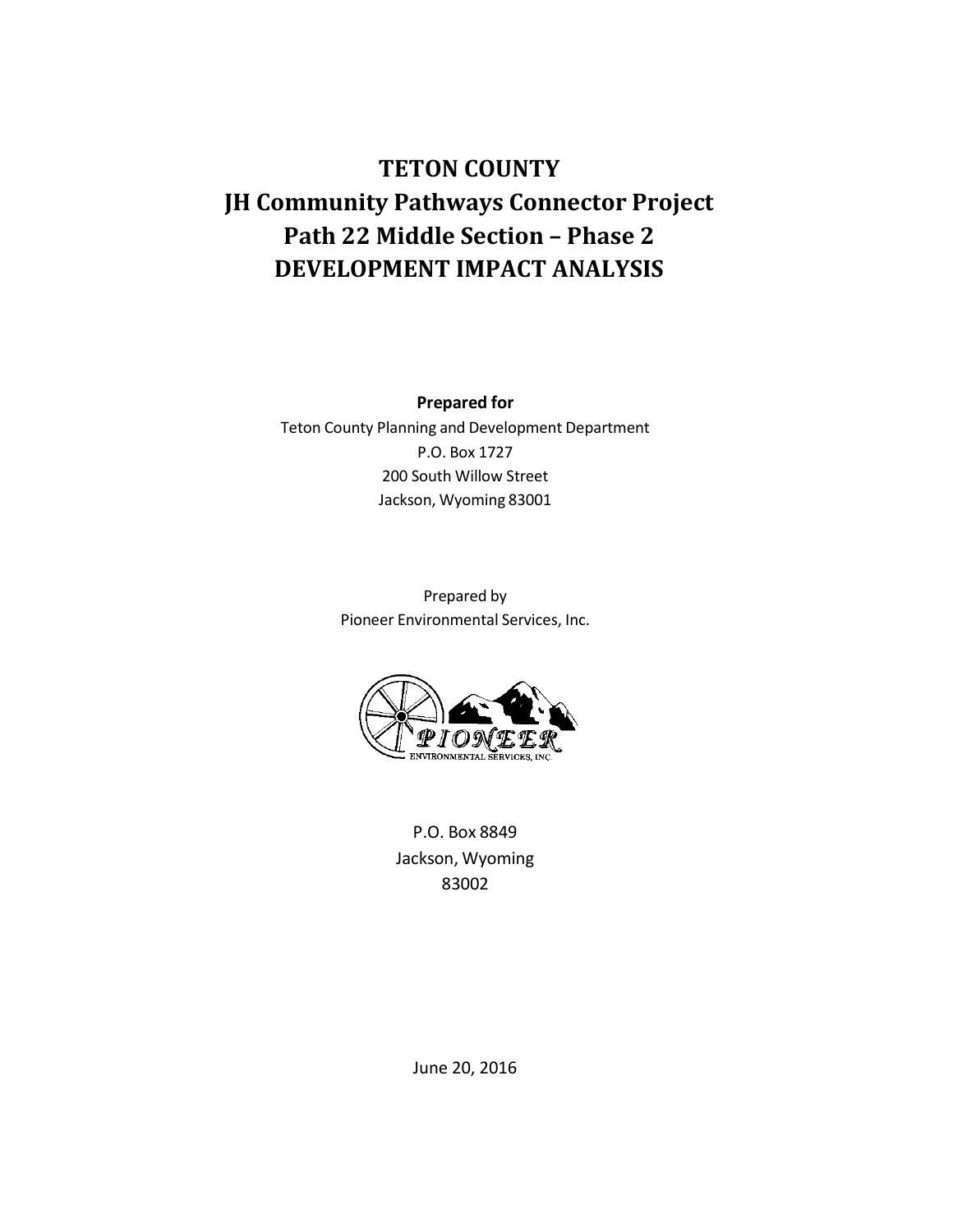# Table of Contents

| 1.0 |        |  |
|-----|--------|--|
| 2.0 |        |  |
| 2.1 |        |  |
| 2.2 |        |  |
| 2.3 |        |  |
| 3.0 |        |  |
| 3.1 |        |  |
| 3.2 |        |  |
|     | 3.2.1  |  |
|     | 3.2.2  |  |
|     | 3.2.3  |  |
|     | 3.2.4  |  |
| 3.3 |        |  |
|     | 3.3.1  |  |
|     | 3.3.2  |  |
|     | 3.3.3  |  |
|     | 3.3.4  |  |
|     | 3.3.5  |  |
|     | 3.3.6  |  |
|     | 3.3.7  |  |
|     | 3.3.8  |  |
|     | 3.3.9  |  |
|     | 3.3.10 |  |
|     | 3.3.11 |  |
|     | 3.3.12 |  |
| 3.4 |        |  |
| 4.0 |        |  |
| 4.1 |        |  |
| 4.2 |        |  |
|     | 4.2.1  |  |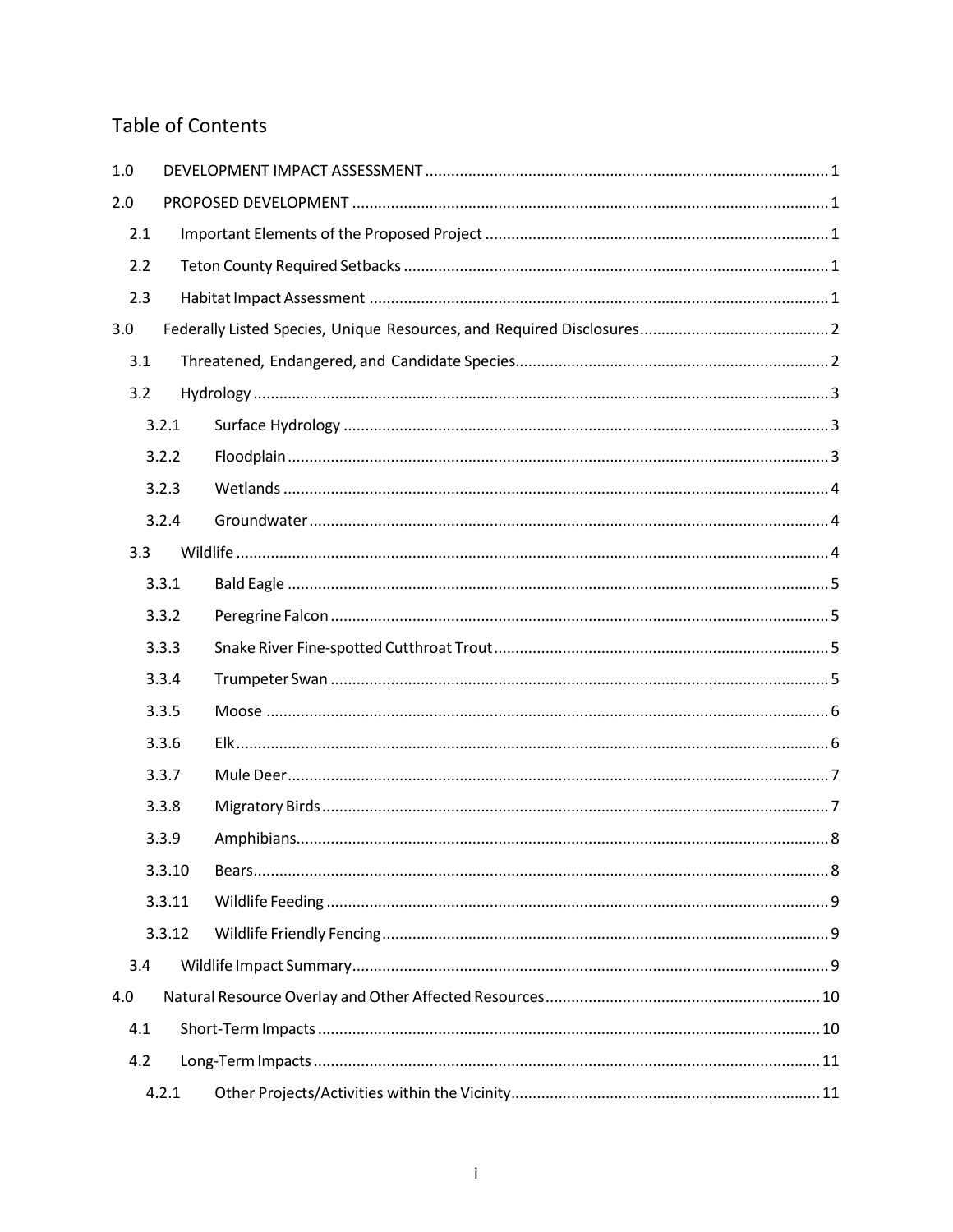| 5.1 |  |
|-----|--|
| 5.2 |  |
| 5.3 |  |
| 5.4 |  |
| 5.5 |  |
| 6.0 |  |
| 7.0 |  |

# **List of Tables**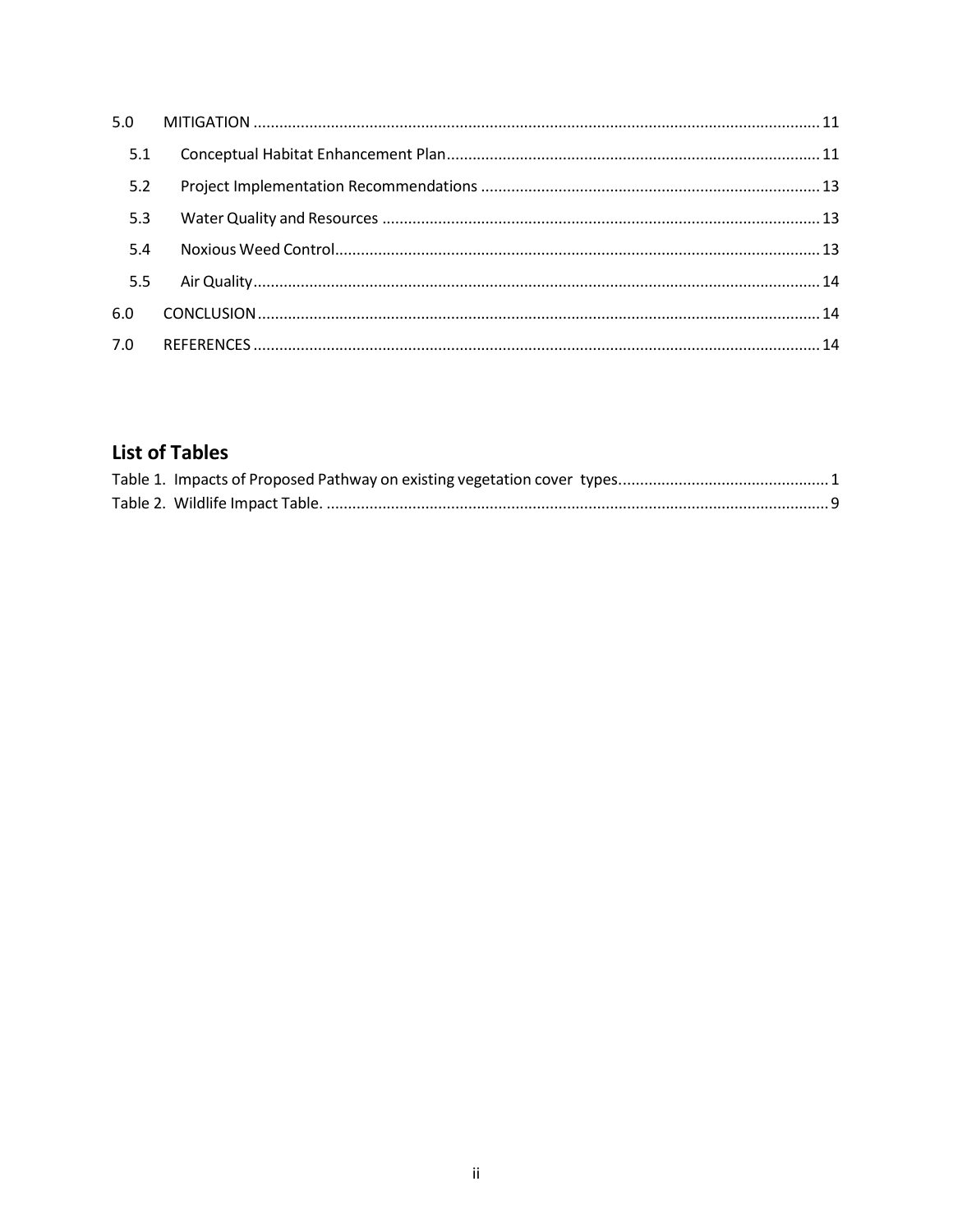# <span id="page-3-0"></span>**1.0 DEVELOPMENT IMPACT ASSESSMENT**

This Development Impact Analysis (DIA) is based on implementing the proposed Path 22 Middle Section Phase 2 Pathway project (The Project) described below on the property discussed and identified in Section 1.2 of the EA, Project Area for the Path 22 Middle Section Phase 2 Pathway project. The purpose of this DIA is to disclose potential effects and impacts to The Project area and identify any possible mitigation measures that could reasonably be implemented and still allow The Project to meet the Purposes and Needs identified in the Environmental Analysis. When referring to figures or photographs the reader is directed to Appendix A and B, respectively, of the EA.

## <span id="page-3-1"></span>**2.0 PROPOSED DEVELOPMENT**

Teton County and Jackson Hole Community Pathways (TCJHCP) proposed a multi-use path (Path 22) to be used by bicyclists, pedestrians, horses, and other non-motorized activities along Wyoming State Route 22 (SR22), located in Teton County, WY. The Path 22 Middle Section Phase 2 (The Project) comprises a segment extending from the Spring Gulch Rd. intersection to the existing pedestrian tunnel about a third of a mile east across from the Teton Science Schools' entrance. The Project will also include the construction of a Keystone Block Wall (small blocks stacked), and a safety railing, where necessary.

#### <span id="page-3-2"></span>**2.1 Important Elements of the Proposed Project**

Important elements of the proposed project include the construction of a retaining wall and safety railing that is wildlife-friendly and complies with both Section 5.1.2 of the Teton County LDRs and the regulations set forth by the AASHTO 2010 Bicycle Facilities manual (AASHTO 2010). Eleven individual segments of the block retaining wall are proposed, with a total combined length of 918 ft. The fence (safety railing) will consist of 3 individual segments, totaling 1,250 ft. in length. There have been several substantial design changes regarding the retaining walls, spacing and layout of those walls, and the height and frequency of use of the safety railings in order to provide safety for users and permeability for wildlife particularly large mammals. These are discussed in more detail in Section 3.3.7 of this report.

#### <span id="page-3-3"></span>**2.2 Teton County Required Setbacks**

The Teton County Land Development Regulations prohibit development in protected natural resources and in some cases require development free setbacks from those resources. Specific requirements pertinent to this development are enumerated in the Habitat Impact Assessment section below. However, pathway construction is exempt from observing these setbacks according to Teton County LDRs Section 5.5.1.

#### <span id="page-3-4"></span>**2.3 HabitatImpactAssessment**

Implementation of the proposed project will require filling 0.07 acres of the 0.56 acres of wetland present in The Project area. In addition, there will be minimal impact to existing cover types. The largest impacts will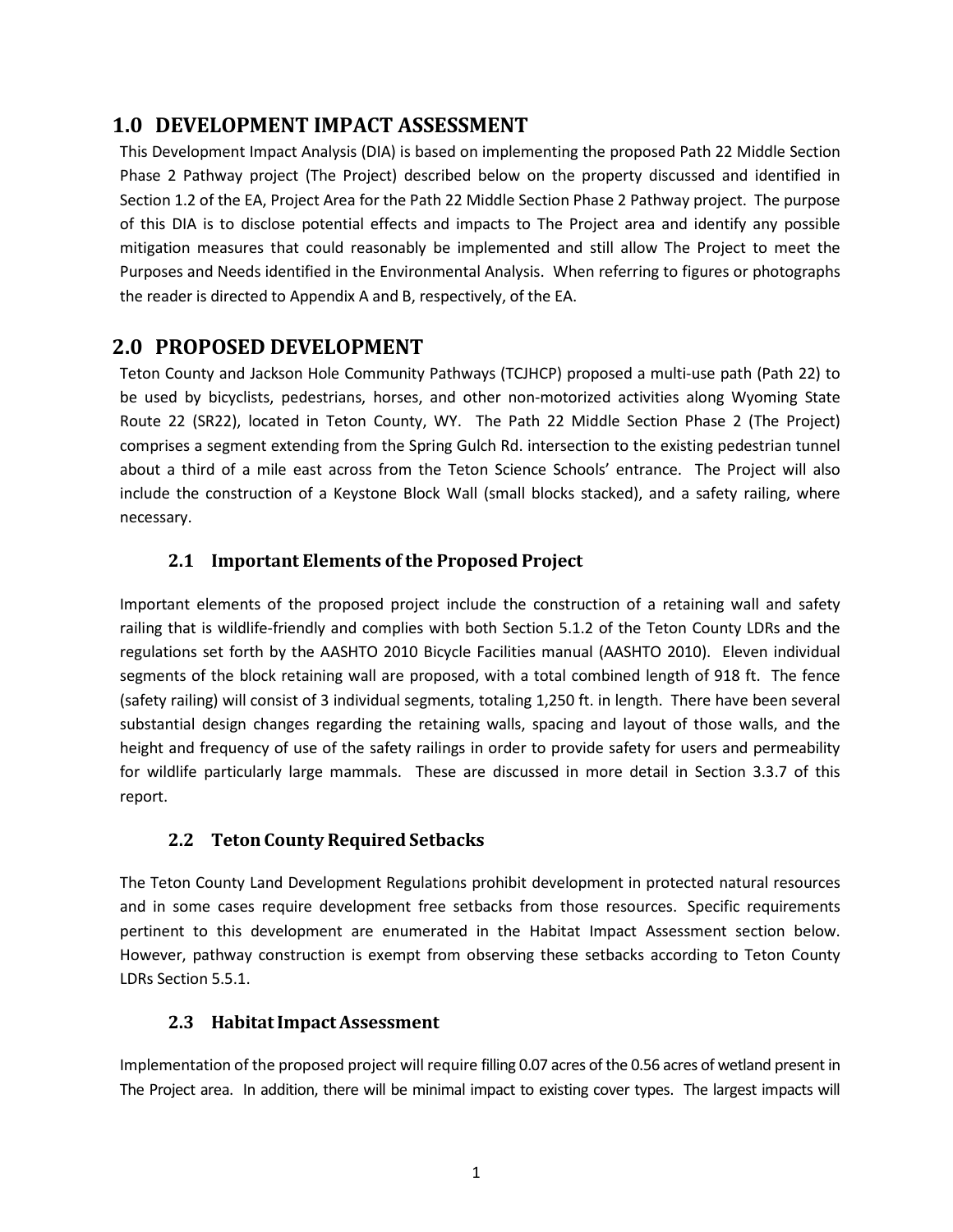occur in the 'Natural and Introduced Grassland' (HPG) and the 'Mesic Shrub' (SSD) cover type areas. However, much of these areas may be revegetated after construction of the pathway is completed. Below is a table that shows each vegetation cover type, the existing acreage, and the proposed acreage that may be impacted.

| $\frac{1}{2}$ . The contract of the contraction of the complete $\frac{1}{2}$ . The complete $\frac{1}{2}$ is the contract of the contraction of the contract of the contraction of the contract of the contract of the contract of the c<br>Proposed Impact from Implementation of The Project. |                 |                      |                                |  |
|--------------------------------------------------------------------------------------------------------------------------------------------------------------------------------------------------------------------------------------------------------------------------------------------------|-----------------|----------------------|--------------------------------|--|
| <b>Habitat Type</b>                                                                                                                                                                                                                                                                              | <b>Map Code</b> | <b>Existing Area</b> | <b>Proposed Impact (acres)</b> |  |
|                                                                                                                                                                                                                                                                                                  |                 | (acres)              |                                |  |
| Palustrine Scrub-Shrub Wetland                                                                                                                                                                                                                                                                   | <b>PSSA</b>     | 0.56                 | 0.07                           |  |
| Natural and Introduced Grassland                                                                                                                                                                                                                                                                 | <b>HPG</b>      | 1.83                 | 1.06                           |  |
| Open Water                                                                                                                                                                                                                                                                                       | NID/NLP         | 0.0013               | 0                              |  |
| <b>Agricultural Meadow</b>                                                                                                                                                                                                                                                                       | <b>NIPI</b>     | 0.27                 | 0.07                           |  |
| Developed / Disturbed / Landscaped                                                                                                                                                                                                                                                               | <b>NRDR</b>     | 2.69                 | 0.04                           |  |
| Developed / Disturbed / Landscaped                                                                                                                                                                                                                                                               | <b>NRDS</b>     | 0.44                 | 0.04                           |  |
| Developed / Disturbed / Landscaped                                                                                                                                                                                                                                                               | <b>NSMT</b>     | 0.01                 | 0.03                           |  |
| Mixed Tall Shrub                                                                                                                                                                                                                                                                                 | <b>SRB</b>      | 0.10                 | 0.006                          |  |
| Mesic Shrub                                                                                                                                                                                                                                                                                      | <b>SSD</b>      | 2.58                 | 1.33                           |  |
| Mesic Tall Shrub                                                                                                                                                                                                                                                                                 | SWL             | 0.35                 | 0.078                          |  |
|                                                                                                                                                                                                                                                                                                  | <b>Total</b>    | 8.83 acres           | 2.724 acres                    |  |

# **Table 1. Vegetation Cover Types and Existing Acreage Within the Proposed Project Area and the**

# <span id="page-4-1"></span><span id="page-4-0"></span>**3.0 Federally Listed Species, Unique Resources, and Required Disclosures**

#### **3.1 Threatened, Endangered, and Candidate Species**

One of the species of special concern that is potentially existing on or near The Project area is the yellow-billed cuckoo (*Coccyzus americanus*), listed as a Threatened species. However, the species primary habitat, cottonwood riparian, does not exist within The Project area (Remlinger 2016). In addition, the gray wolf (*Canis lupis*) (Experimental Population, Non-essential) and the grizzly bear (*Ursus arctos horribilis*) (Threatened) may pass through The Project area; however, because the entire Project area lies within a previously disturbed area in the Right-of-Way/Easement (ROW/Easement), there is no appropriate habitat present for either species. No other threatened, endangered or candidate species listed by the U.S. Fish and Wildlife Service are present on the proposed project site (see Table 1, Section 6.10 of EA). The Project area lies entirely within the ROW/EASEMENT of SR22 (WYDOT), so impact from construction of the pathway is unlikely to affect any potential Threatened, Endangered, or Candidate species, since the area is already heavily disturbed and does not provide suitable habitat for these species.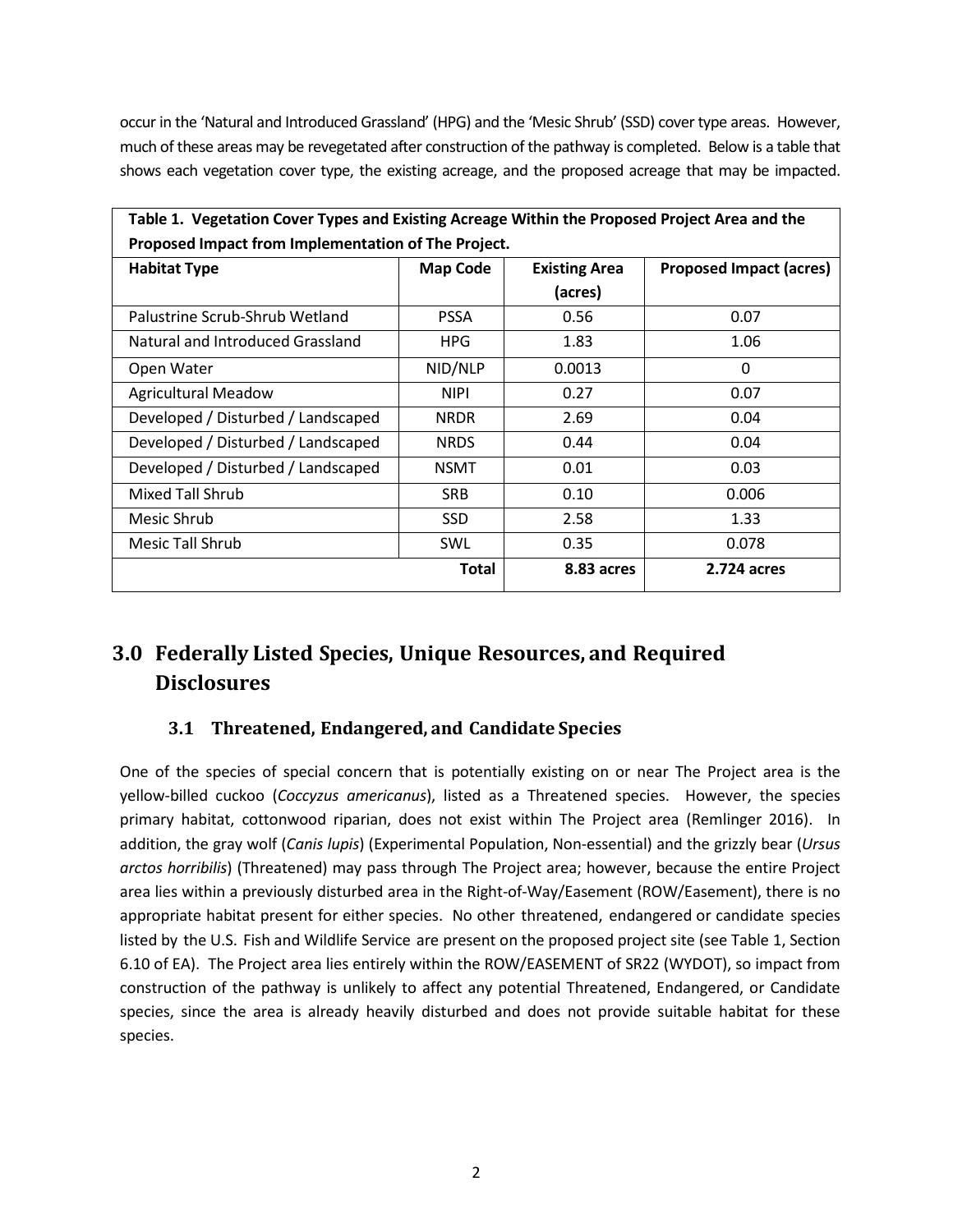#### <span id="page-5-0"></span>**3.2 Hydrology**

#### <span id="page-5-1"></span>3.2.1 Surface Hydrology

Waters of the US (WOTUS) are present (Remlinger and Smith 2015) in The Project area, which is part of the Spring Creek-Snake River Sub-watershed (HUC 12-170401030504) (USGS 2015). Naturally-occurring surface water features include Spring Creek (originating from spring seeps flowing from the base of East and West Gros Ventre Buttes) and three constructed irrigation ditches (Spring Creek Ditch, Badger Ditch, and Stephen Adams Ditch) (Figure 5). The Gros Ventre River flooding and recharge may contribute to Spring Creek flows (Alder 2016). The Spring Creek Ditch is a primary irrigation ditch that diverts water from the Gros Ventre River to irrigate pastures and meadows between East and West Gros Ventre Butte. South of the property, a return ditch flows west from Stephen Adams Ditch to Spring Creek Ditch.

All water features flow north to south and enter the property through culverts running under SR22 from the Mead Ranch on the north side of the highway (Greenwood Mapping, Inc. 2016). These water features have existed for over a century, remaining mostly undisturbed according to aerial photographs dating back to 1945 (Alder 2016).

In an October 2011 wetland delineation, Alder Environmental observed water table and saturation levels in 16-inch soil pits as well as surface drainage and ground water present in the irrigation ditch. During the March 2015 and 2016 field work, Alder did not observe these primary wetland hydrology indicators. However, surface and groundwater (estimated to be <12" deep) exists in areas directly adjacent to Spring Creek Ditch and Spring Creek and low lying natural wetland hydrology area to the east of Spring Creek. These wetlands are likely attributed to a combination of natural and irrigation induced hydrology. Wetlands adjacent to Badger Ditch, and Stephen Adams Ditch are a result of irrigation practices (Alder 2016).

The increase in impervious surface from the proposed pathways will result in minimal surface water impacts due to storm water runoff. Furthermore, non-motorized vehicles have less impact on water quality than motorized vehicles. The green space between the pathway and highway will help to reduce storm water runoff. Storm water will be contained within 150 ft. of Spring Creek during the construction of the pathway (Remlinger and Smith 2015). In addition, installing material and means to controlsurface runoff will have a positive effect on the hydrology of downstream resources such as Spring Creek, Flat Creek and the Snake River.

#### <span id="page-5-2"></span>3.2.2 Floodplain

The section of Spring Creek that runs through this property is located within the 100-year floodplain (Zone AE). There will be no impacts to this floodplain (Remlinger and Smith 2015).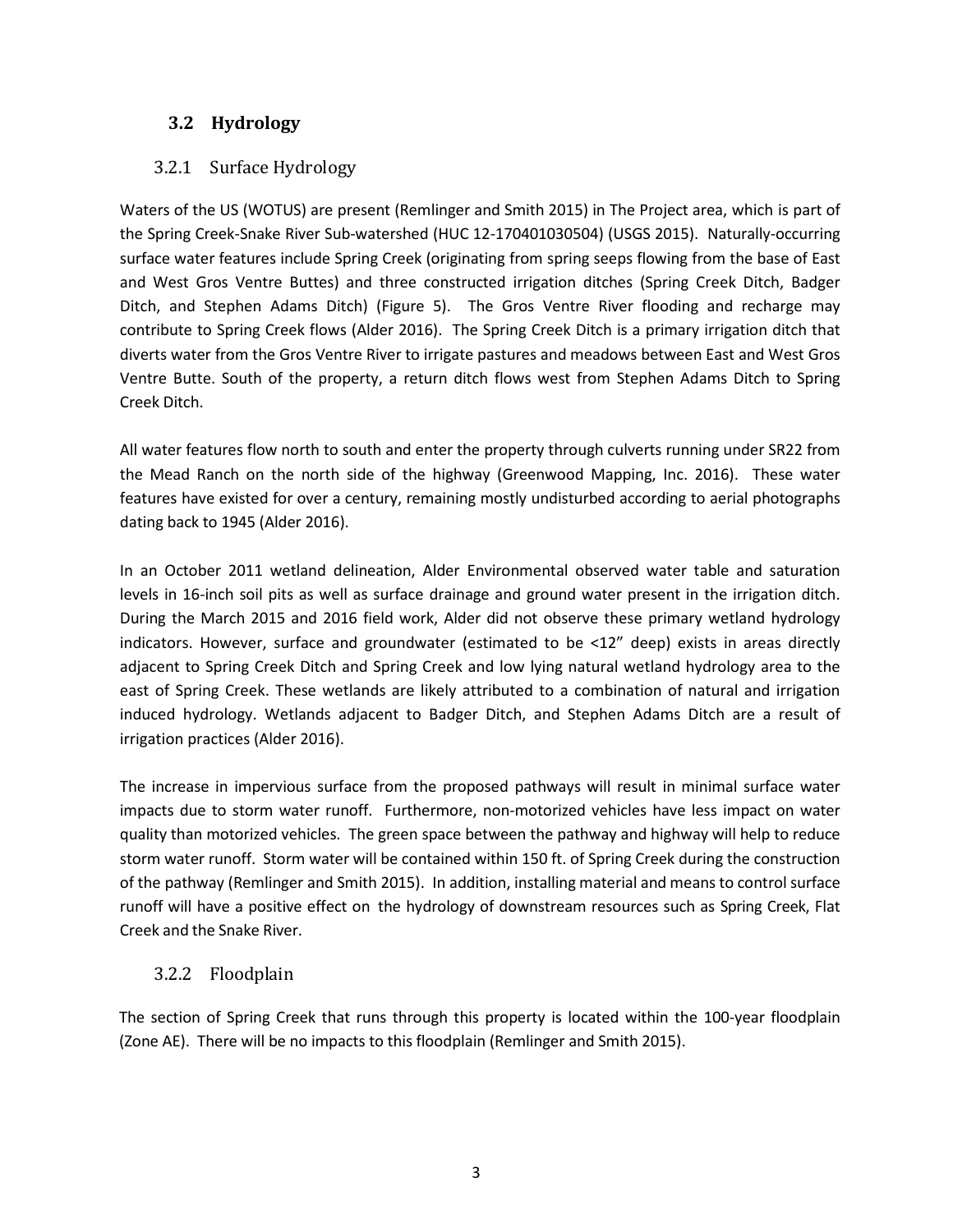#### <span id="page-6-0"></span>3.2.3 Wetlands

Approximately 24,393 square ft. (0.56 acres) of Scrub-Shrub Wetland (PSSE) is present within the proposed project area (Figure 5, Figure 6). Hydrology associated with this wetland is supplied primarily by flood irrigation and existing ditches. Part of this wetland area includes a "Natural Wetland Hydrology Area" which is influenced mainly by the natural hydrology associated with Spring Creek (Alder 2016). Wetlands adjacent to Spring Creek are likely attributed to a combination of natural and irrigation induced hydrology. Wetlands adjacent to Badger Ditch, and Stephen Adams Ditch are a result of irrigation practices (Alder 2016). Approximately 0.07 acres of wetland will be filled (as defined by the USACE) in order to implement the project. The full text of the Aquatic Resource Inventory Report (Alder 2016) for The Project area is found in Appendix D.

#### <span id="page-6-1"></span>3.2.4 Groundwater

The extensive efforts to control and protect groundwater at and below this site is one of the main concerns of The Project. Adding more top soil, general cover, run-off control, (BMPs, find details in TCJHCP Plans) and other efforts described for the proposed project (i.e. seed mix, erosion control) are all designed to protect groundwater quality and protect downstream resources such as Spring Creek, the Snake River, and the aquifers of Teton County.

#### <span id="page-6-2"></span>**3.3 Wildlife**

In general wildlife are usually most affected over the long term by the loss of habitat, particularly important habitat unique to a species such as a nest site that is consistently used or habitat that provides crucial life history requirements such as movement to/from important seasonal ranges. The Path 22 Middle Section Phase 2 Project is located within habitat that is generally not particularly rare or vital, that has a lengthy history of human disturbances, and that is located entirely within the Right-of-Way/Easement (ROW/Easement) on SR22. According to the WYGFD analysis of the Path 22 East Segment which is adjacent to the Path 22 Middle Section, there will be no impacts to Threatened and Endangered Species (T&E) from the implementation of the East segment of the pathway project. Similarly, based on maps and habitat descriptions from the USFWS websites, there are no T&E species present within The Project area. In addition, no cliffs, old large trees, or sufficient sagebrush are present, which eliminates any potential habitat for T&E species such as prairie dogs and sage grouse. The USFWS concluded that the East segment of the proposed pathway project is in accordance with the Endangered Species Act (WYDOT 2013). Based on observations of the habitat, juxtaposition of the Middle Segment project area, and knowledge of T&E species in Teton County; Pioneer concluded that the habitat is similar for The Project area and that no impact to T&E species listed under provisions of the Endangered Species Act (1973, as amended) would occur.

There is potential for certain migratory birds to be present or utilize some of the trees on site, in which case a registered biologist will survey the area before any construction begins to make certain that no active nests of listed migratory birds are found within the project area in order to avoid impacts to those species.

There is also a concern that the scrub-shrub wetland located at the eastern portion of The Project area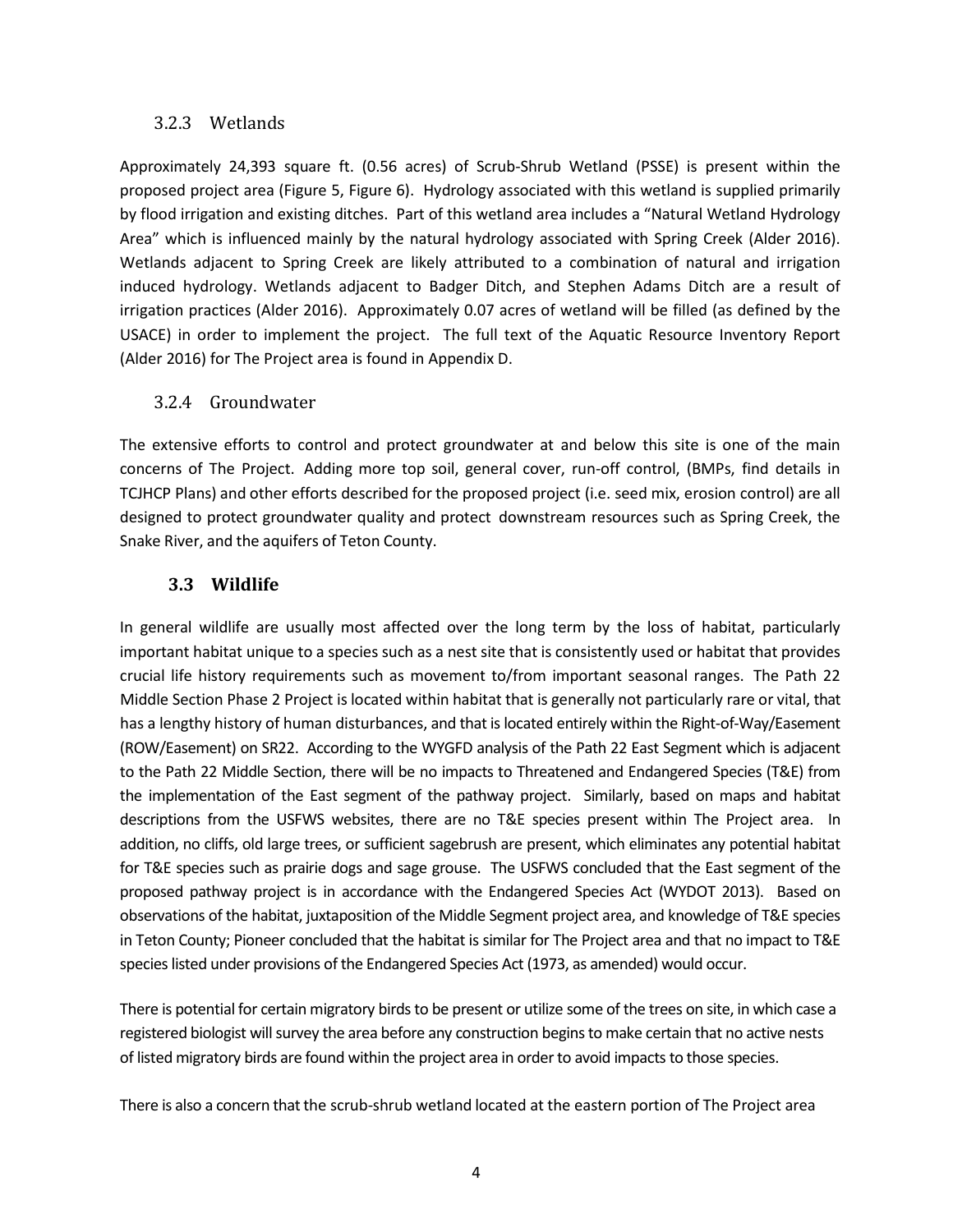will be negatively impacted during construction, resulting in a loss of 0.07 acres of wetland. This impact may result in a loss of habitat for certain aquatic species. Other than this potential impact, the site does not have extensive value as wildlife habitat because of the absence of aquatic, riparian, woodland, and other diverse habitats. More detail on these subjects is given below.

#### <span id="page-7-0"></span>3.3.1 Bald Eagle

Provisions to protect bald eagle nests within 660 ft. of a proposed development are included in the LDRs for Teton County. Operation of the proposed project will not result in additional long term impacts to bald eagles. Figure 7 depicts the known bald eagle occurrences and nests in the vicinity of the proposed project. There are four areas of known occurrence within The Project area, and one nest south of the proposed project area on High School Butte (Patla 2016). Individuals foraging in The Project area could be disturbed by the construction noise associated with development of The Project; however, these effects would be temporary and would affect few individuals.

#### <span id="page-7-1"></span>3.3.2 Peregrine Falcon

American peregrine falcon (*Falco peregrinus anatum*) nests and or its habitat is not located in The Project area or vicinity. Therefore, the proposed project will not result in impacts to the American peregrine falcon.

#### <span id="page-7-2"></span>3.3.3 Snake River Fine‐spotted Cutthroat Trout

Snake River fine-spotted cutthroat trout (*Oncorhynchus clarkii behnkei*) are protected under the Teton County LDRs. Specifically, trout spawning areas are included in the Natural Resource Overlay as Crucial Habitat. The proposed Middle Section Phase 2 Pathway intersects with Spring Creek, a 14.0 mile long tributary to the Snake River, at the confluence of SR22 and Spring Creek. Trout are known to inhabit this section of Spring Creek, and it is highly likely that this section of Spring Creek also provides trout spawning areas (WGFD 2015). Neither Spring Creek nor the likely present trout population will be affected by development of the proposed pathway.

#### <span id="page-7-3"></span>3.3.4 Trumpeter Swan

Trumpeter Swans (*Cygnus buccinators*) are protected under the Teton County Land Development Regulations. The NRO specifically lists trumpeter swan nests and winter habitat as essential to the survival of the species. Typical trumpeter swan foraging habitat is generally restricted to shallow, freshwater marshes, ponds, lakes, and infrequently slow moving rivers, though they may occasionally be found in fields and other upland habitats (Slater 2006).

The Project area is used as a migration (flight) path for trumpeter swans moving from the wetlands on the National Elk Refuge to the open water wetlands located along Flat Creek, Spring Gulch and the Gros Ventre River corridor (Long 2015). The Wyoming Wetlands Society (WWS) posits that power lines pose a potential issue and encourage that any power lines in the area be buried (WWS 2015). No new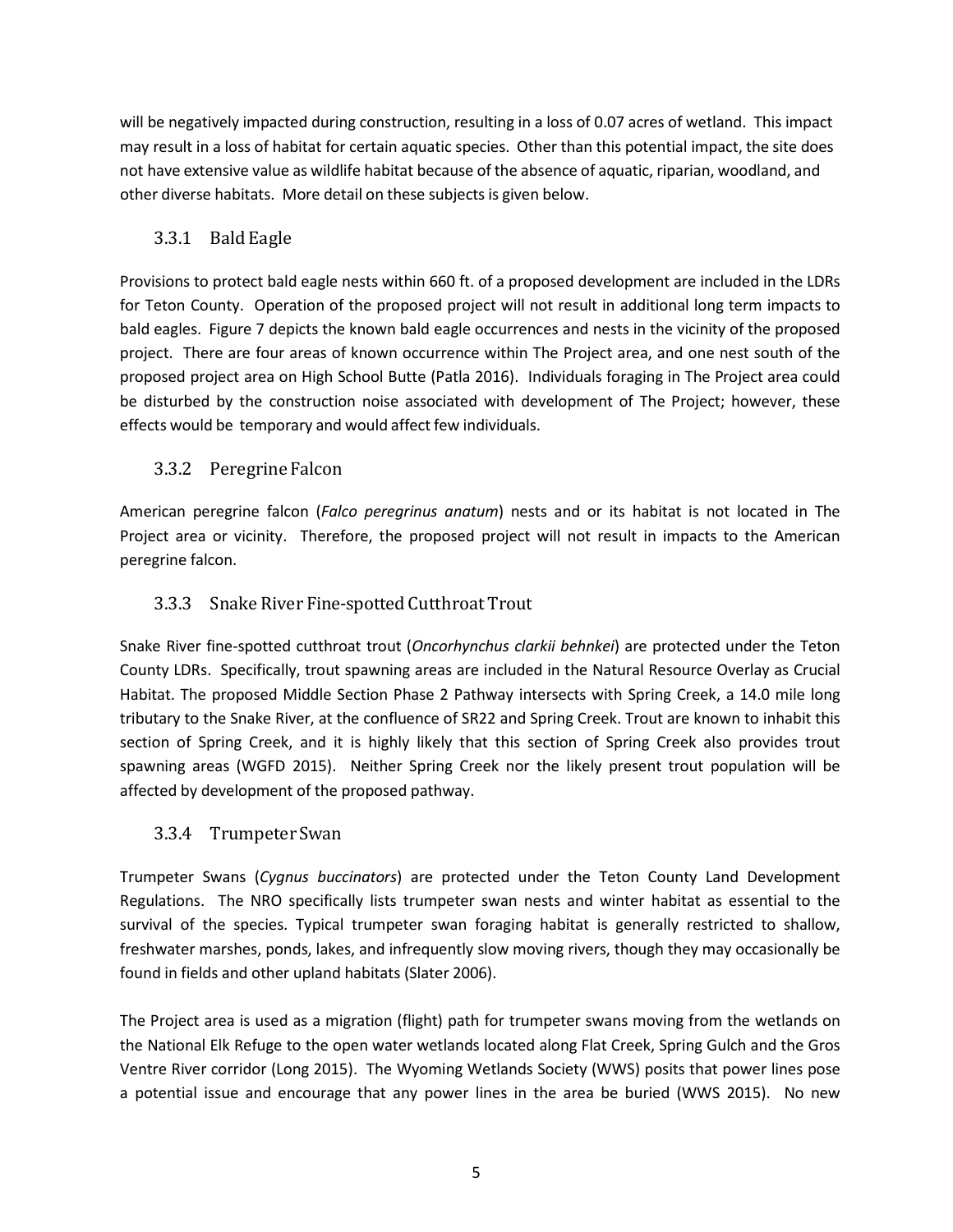powerlines as a result of this project are proposed.

The proposed project is not expected to negatively impact trumpeter swans. There are no known active trumpeter swan nests in The Project area. Individuals foraging in The Project area could be disturbed by the noise associated with The Project construction activities; however, these effects would be temporary and would affect few individuals.

#### <span id="page-8-0"></span>3.3.5 Moose

The Teton County Land Development Regulations provide provisions to protect crucial moose winter range. Although there is no Crucial Moose Winter Range habitat within The Project area, seasonal ranges for both spring/summer/fall and winter/yearlong ranges are present. Moose use in The Project area is expected to be minimal with occasional foraging along the edges and possibly in the willow patch along the eastern portion of the property (Campbell 2015).

#### <span id="page-8-1"></span>3.3.6 Elk

The Teton County Land Development Regulations provide provisions to protect crucial elk winter range and migration corridors. Spring/Summer/Fall Seasonal Elk Range is located in the vicinity of The Project area and about 886 ft. (0.17 miles) to the west of the property on the Teton Science School property. The majority of The Project consists of elk parturition area with the exception of the section east of Spring Creek (Figure 7b) (Wyoming Game & Fish Department 2015). The property to the south of the proposed pathways (Poodle Ranch) includes migration corridors for elk (Younkin 2015). Elk use in The Project vicinity is believed to be less than mule deer with movement between neighboring buttes to the north and west of the property, West Gros Ventre Butte (WGVB), East Gros Ventre Butte (EGVB) and Poodle Ranch fields and High School Hill (HSH) to the south. This general area is also often referred to as Vogel's Hill or the south end of West Butte. However, elk are not expected to be directly harmed under implementation of the proposed project. Individual elk foraging in The Project area could be disturbed by noise associated with construction of the proposed project; however, these effects would be temporary and would affect few individuals.

The proposed project would neither help nor hinder numbers of wintering elk in the vicinity because the relative amount of habitat affected is very small. There will be no change to existing conditions regarding collisions of large mammals with vehicles. The inconsequential effect on elk habitat occurs at a very small scale compared to those that operate on entire herd units. Thus, the contribution of the proposed project toward the population objective is insignificant. Construction of a specially designed Keystone Block Wall (stacked interlocking small blocks as opposed to gabion baskets) is proposed in order to reduce the presence of obstacles. In addition, the walls will be staggered with openings throughout, in order to avoid continuous stretches. The Project will utilize the existing ROW/Easement area directly adjacent to SR22 which will not be expanded. The number of retaining walls and railings have been minimized, as well as their proposed height to allow safe movement corridors for elk (and mule deer) corridors. Segment 6, for example, has been redesigned to provide more wildlife movement through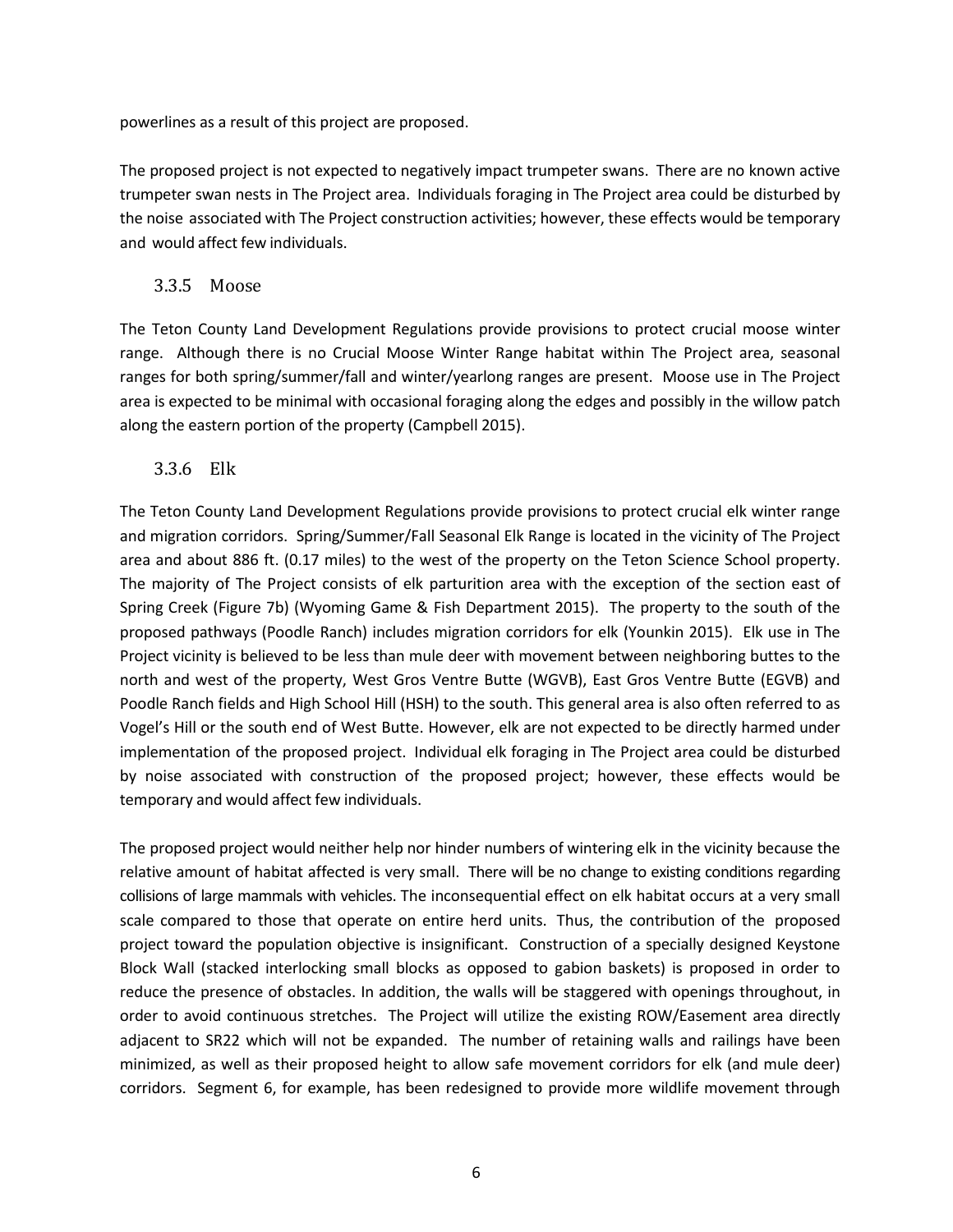<span id="page-9-0"></span>the retaining wall (Figure 9A-L).

#### 3.3.7 Mule Deer

The Teton County Land Development Regulations provide provisions to protect crucial mule deer winter range and movement corridors. The majority of The Project Area includes Spring/Summer/Fall Seasonal Mule Deer Range. The eastern section of the property north of SR22 and adjacent to East Gros Ventre Butte includes crucial winter mule deer range (Figure 7c) (Wyoming Game & Fish Department 2015). The Poodle Ranch south of SR22 also provides crucial winter/yearlong range for mule deer (Younkin 2015). During the winter and early spring months, mule deer congregate on EGVB and HSH (Alder 2011). However, the developed/disturbed cover type and the general activities associated with being located in the ROW combine to make The Project site poor quality habitat.

According to wildlife-vehicle collision data, from 1976-1981, 12 mule deer have been killed on SR22 between Spring Gulch Road and the SR22/US89 intersection (Alder 2011). In the following years from 1980 to 2012, nine mule deer and two elk have been killed along SR22 from the Spring Gulch Road intersection to just south of the Poodle Ranch entrance (Campbell 2015). The property contains similar habitat to this adjacent Pathway 22 East section, where mule deer cross the highway. However, the density and growth of wetland shrubs may inhibit and in some areas possibly prohibit the crossing of ungulates into the southern habitat (Campbell 2015). During a site visit in March, 2016, Pioneer Environmental identified mule deer scat in the wetlands on the western section of the property.

According to the plans for the proposed pathway, the retaining wall will consist of segmented/terraced sections of keystone block to avoid continuous stretches. The wall heights have been minimized (Keystone Retaining Wall Systems 2016). The proposed railing will be a 42" high wooden 2-rail fence, intended to meet wildlife friendly design with the bottom rail at least 18" above the ground (Teton County 2016) (Figure 8). Campbell (2015) advised that installing continuous 70-foot length of retaining wall and continuous 320-foot length of pedestrian railing within the Pathway 22 East section would "result in adverse impacts to Teton County protected wildlife species that do not exceed a negligible threshold level." As a result, the proposal was revised to break up the lengths of the retaining wall and safety railings, allowing for wildlife to pass through. The designs and layout of each wall section are found in Appendix A Figure 9 (A-L).

Individual mule deer foraging in The Project area could be disturbed by noise associated with implementation of the propose project; however, these effects would be temporary and would affect few individuals. No restrictions in implementing the construction or operation of the proposed project are required.

#### <span id="page-9-1"></span>3.3.8 MigratoryBirds

The Migratory Bird Treaty Act (1916, as amended) makes it illegal for anyone to take, possess, import, export, transport, sell, purchase, barter, or offer for sale, purchase, or barter, any migratory bird, or the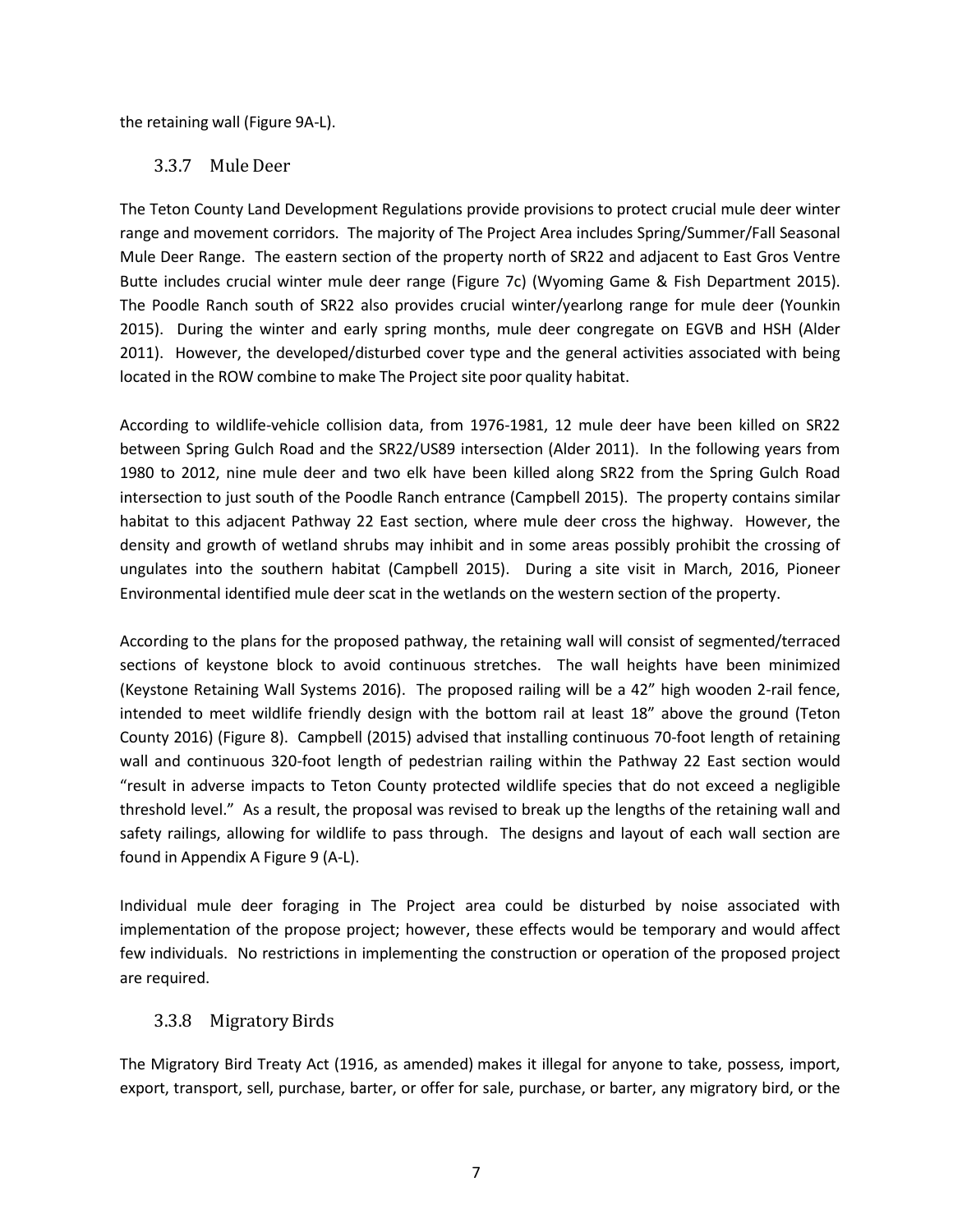parts, nests, or eggs of such a bird except under the terms of a valid permit issued pursuant to Federal regulations. The migratory bird species protected by the Act are listed in 50 CFR 10.13. Species that were observed within The Project area include the American dipper (*Cinclus mexicanus*), also known as the water ouzel, which was seen at a site visit in March, 2016 (Pioneer). This species is an indicator of good environmental health, and feeds on macro-invertebrates and small fish. Also present on site are juncos, sparrows, and robins, which are often found by roadsides and areas of disturbance (Audubon 2016).

The lack of shrubs, brush, and trees largely limits the nesting species to ground nesting birds, and does not provide suitable habitat for any listed Threatened or Endangered species. The Project area offers very little in the form of nesting structure, foraging habitat, or other important life cycle requisites for migratory birds. The loss of roughly 0.10 acres of scrub-shrub wetland is important; however, this area has been affected and previously disturbed because of its location within the ROW/EASEMENT. This area has been impacted by previous activities such as soil removal and contains non-native species. The species affected by the loss of approximately 0.07 acres of scrub-shrub wetland would mostly be species such as the American dipper, sparrows, and robins – species that utilize aquatic resources.

These species will need to either be protected by spatial or temporal avoidance during the nesting season (April 1-August 15) or the area needs to be 'cleared' by a qualified biologist so that it can be verified that there are no nests within the construction area or they are sufficiently avoided. This only applies to areas with appropriate habitat, not the entire project area, which is mostly developed. The purpose is to avoid 'taking' of migratory birds as defined by the Migratory Bird Treaty Act (as amended).

#### <span id="page-10-0"></span>3.3.9 Amphibians

There are two sources of permanent water on-site, including Spring Creek, located at the eastern portion of The Project site, and an agricultural ditch which crosses under The Project area through an existing culvert and then continues parallel to SR22. Although a small amount of aquatic habitat is present within the actual Project area, it is covered by an existing culvert. The Project will utilize this culvert and construct the pathway on top of it, to avoid any fill within Spring Creek or the ditch. Although it is possible for amphibians such as the Columbia Spotted Frog (*Rana luteiventris*) to be found at the site, The Project is unlikely to affect these species or habitat. These species and similar species are likely present downstream of The Project area, in which case it is encouraged that BMPs are followed carefully during construction in order to reduce any potential impact downstream.

The 0.07 acre of scrub-shrub wetland habitat potentially contains amphibians within the eastern portion of the proposed Project area. No significant impacts to this species group are anticipated with the implementation of the proposed Project.

#### <span id="page-10-1"></span>3.3.10 Bears

North of SR22, and directly north of The Project area, Bear Conflict Priority Area 1 (Figure 7d) is present.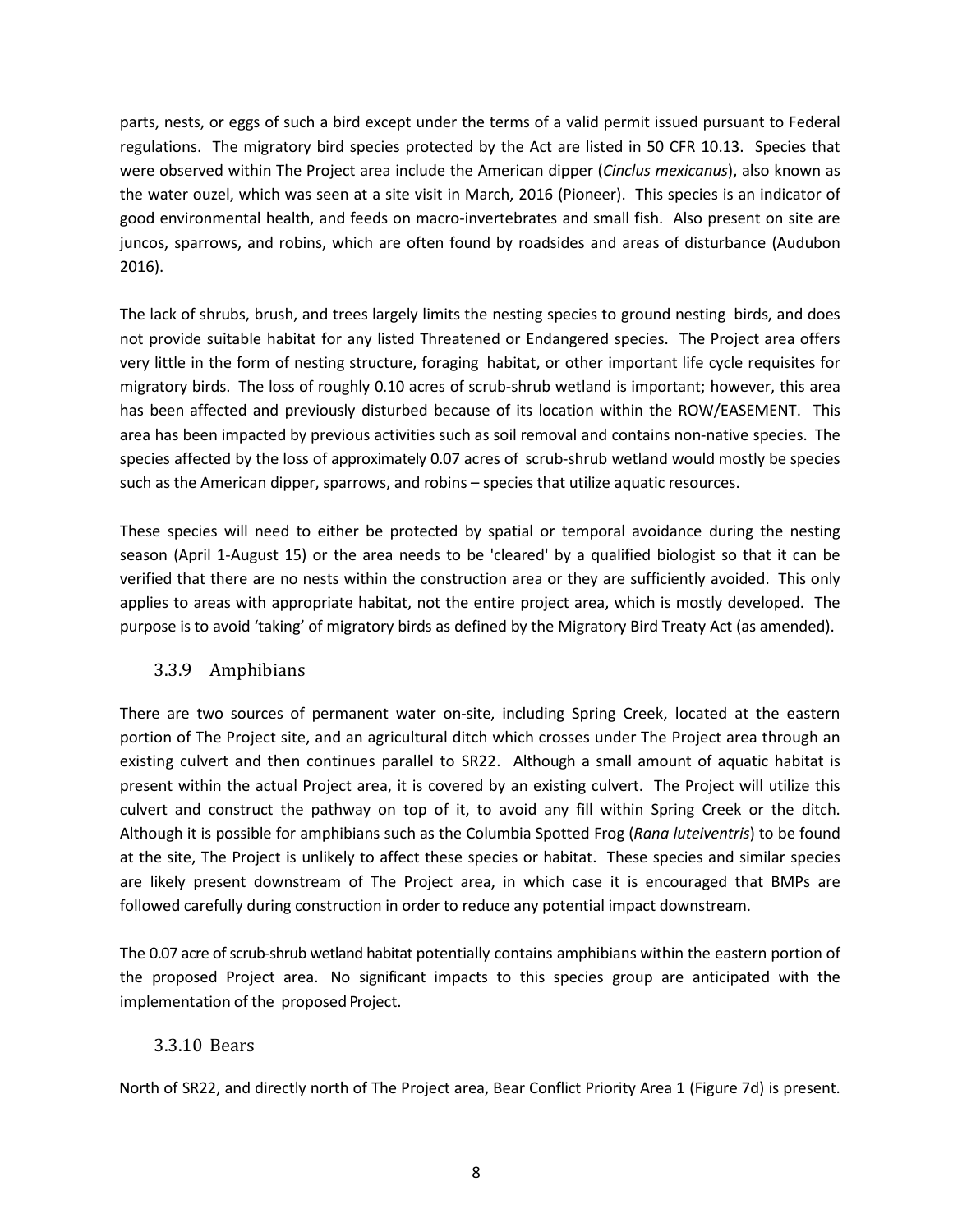South of SR22 and The Project area, Bear Conflict Priority Area 2 is present. About half of The Project Area lies within the Bear Conflict Priority Area 1, and the other half within the Bear Conflict Priority Area 2. Black bears are commonly seen on adjacent National Forest Service (NFS) land as well as the valley floor. No reports of grizzly bear within The Project area were found; however, there is always a potential for grizzly bears to occasionally wander through an area on the edges of their normal range if attracted by food during years when natural foods are scarce. The grizzly bear has been expanding its known distribution during the past few years (WYGF 2015).

Black bears are common throughout Teton County. The potential for The Project area to be visited by black bears is largely dependent on how available food is at the site, which will be mostly non-existent. However, The Project will adhere to the regulations for activities within Bear Conflict Priority Area 1 and Bear Conflict Priority Area 2 (Figure 7d). No direct effects to grizzly bears are expected as a result of the proposed Project because they currently are rare in the area and their known occupation areas are located outside the surrounding Project area.

#### <span id="page-11-0"></span>3.3.11 Wildlife Feeding

<span id="page-11-1"></span>Section 5.1.3 of the LDRs prohibits knowingly or intentionally feeding or providing feed attractants to wildlife. There are no areas located on The Project site that would serve as an attractant to wildlife.

#### 3.3.12 Wildlife Friendly Fencing

Section 5.1.2 of the LDRs require any new fencing to be wildlife friendly and allow for free and easy movement of wildlife. This DIA recommends that the objectives and management responsibilities of the WYGFD be used to determine what if any fencing should be allowed or included pending the results of constructing the proposed pathway on SR22. Approximately 1,250 ft. of fence/safety railing is to be constructed along the proposed pathway. This railing is necessary in order to comply with standards set forth in the AASHTO 2010 Bicycle Facilities manual. The height of the retaining wall segments will not be any higher than 8 ft. In the three separate areas where the additional safety railing is required, the height of the 2-rail fence/safety railing will not exceed 42" high. The proposed retaining wall and safety railing designs are in compliance with Section 5.1.2 of the LDRs.

#### <span id="page-11-2"></span>**3.4 Wildlife Impact Summary**

Below is a table with the species present at or near The Project site, as well as any proposed impacts, short term or long term, and their intensity level.

<span id="page-11-3"></span>

| Table 2. DIA. Wildlife Impact Table.* |                 |                        |                            |  |
|---------------------------------------|-----------------|------------------------|----------------------------|--|
| <b>Species</b>                        | Impact (yes/no) | <b>Short/Long Term</b> | <b>Intensity of Impact</b> |  |
| <b>Bald Eagle</b>                     | No              | None                   | <b>None</b>                |  |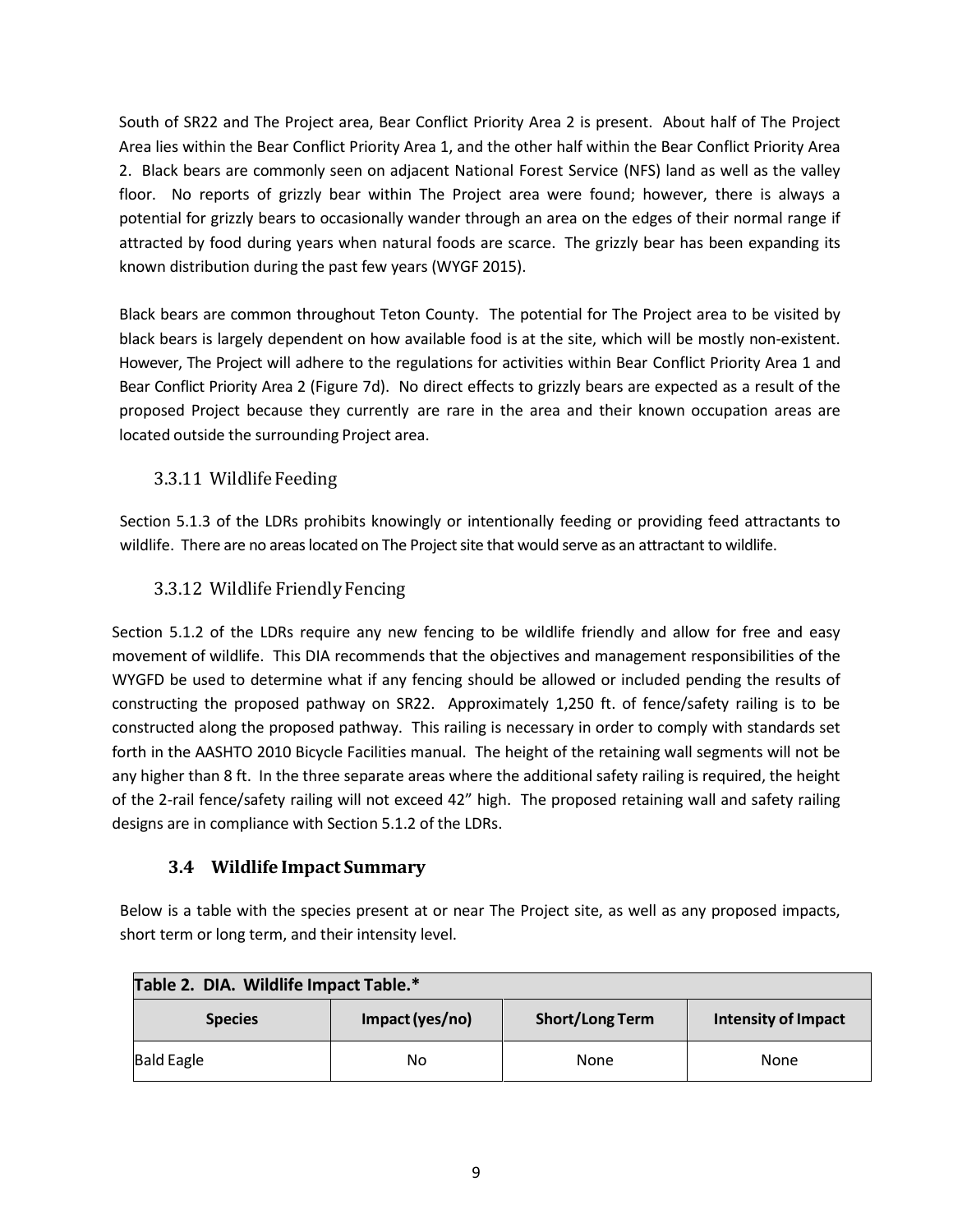| Table 2. DIA. Wildlife Impact Table.*                         |                 |                                                                                    |                                                  |  |
|---------------------------------------------------------------|-----------------|------------------------------------------------------------------------------------|--------------------------------------------------|--|
| <b>Species</b>                                                | Impact (yes/no) | <b>Short/Long Term</b>                                                             | <b>Intensity of Impact</b>                       |  |
| Peregrine Falcon                                              | No              | None                                                                               | None                                             |  |
| Snake River Fine-Spotted<br>Cutthroat Trout                   | Yes             | Short                                                                              | Minor                                            |  |
| Trumpeter Swan                                                | No              | None                                                                               | None                                             |  |
| Moose                                                         | No              | None                                                                               | None                                             |  |
| Elk                                                           | Yes             | Short                                                                              | Minor                                            |  |
| <b>Mule Deer</b>                                              | Yes             | Short                                                                              | Minor                                            |  |
| <b>Gray Wolf</b>                                              | No              | None                                                                               | None                                             |  |
| Yellow-Billed Cuckoo                                          | No              | None                                                                               | None                                             |  |
| Migratory Birds                                               | Yes             | Short term habitat loss                                                            | Minor                                            |  |
| Amphibians                                                    | <b>No</b>       | None                                                                               | None                                             |  |
| <b>Bears</b>                                                  | No              | None                                                                               | None                                             |  |
| $\star$ A $\sim$ $\sim$<br>a dhead The Davids at the taxalles |                 | والمستمرات والمتحاولة ويتمارك والمتوارث والمتحاولة والمتحالة والمقارنة والمتحاولات | الافتراطيم والمستقط والمستنقل والمستحدث والمستند |  |

\*Assumes that The Project is implemented with the design and operation plans as described in the Path 22 Middle Section Phase 2 Pathway Project, timing restrictions are enforced per the USFS agreement on federal land, mitigation measures noted below are implemented.

# <span id="page-12-0"></span>**4.0 Natural Resource Overlay andOther Affected Resources**

The purpose of the Natural Resources Overlay (NRO) is to provide protection to critical winter habitat and migration routes that are essential for survival of the elk, mule deer, moose, and trumpeter swans; nesting habitat that is essential to the survival of the bald eagle and trumpeter swan; and, spawning areas that are essential to the survival of the cutthroat trout. The eastern portion of The Project site is within the NRO (Figure 2). This portion of the property is mapped in the NRO because it provides crucial winter habitat for mule deer. The proposed Project will not change the existing land uses on the property. The proposed pathway is to be constructed within the ROW/EASEMENT. Implementation of the proposed Project would continue these uses for pedestrian and bike traffic within these areas and would not constitute changes in conditions or activities.

#### <span id="page-12-1"></span>**4.1 Short‐Term Impacts**

**Air Quality:** the construction activities related to the proposed development will cause a short‐term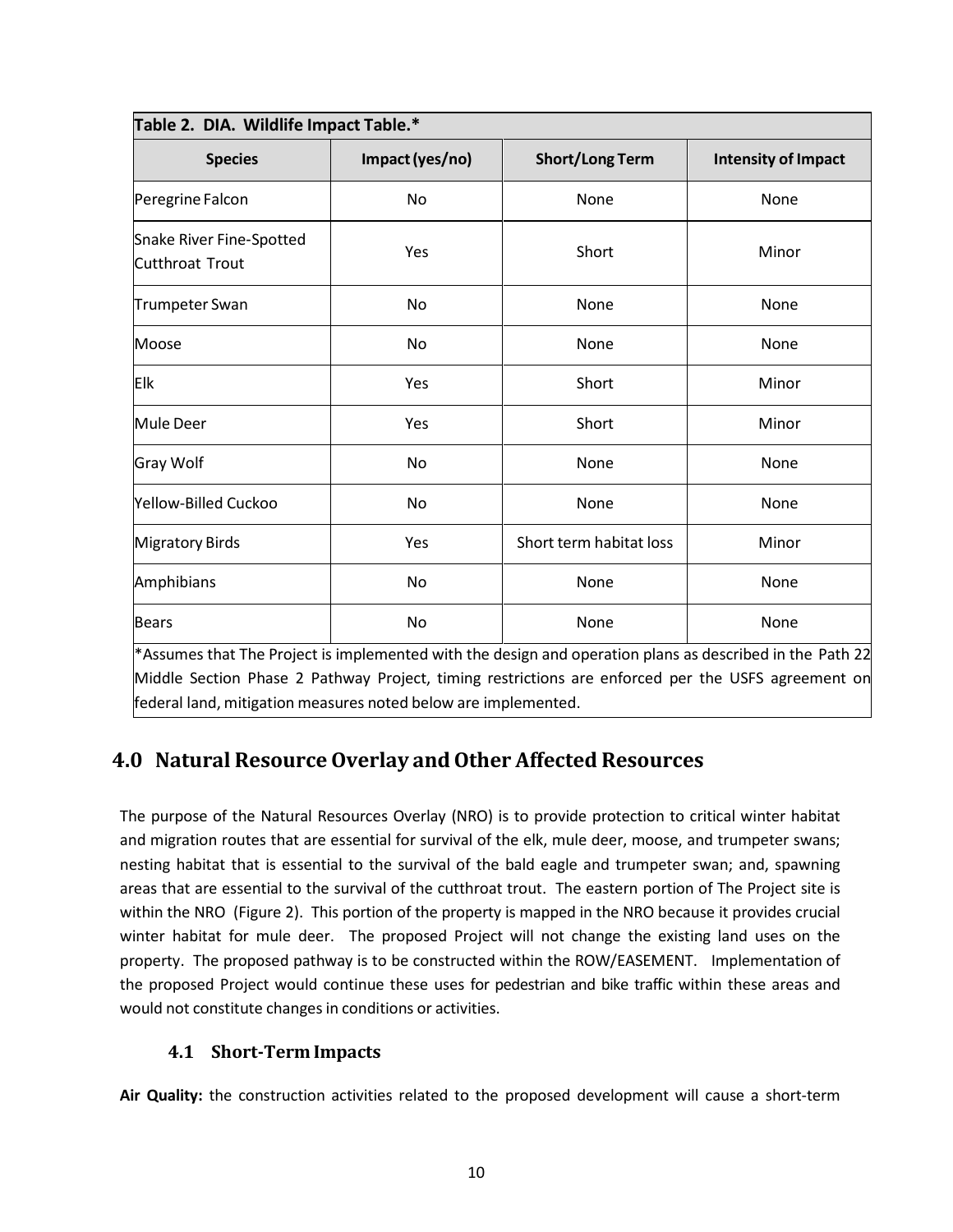impact on air quality in The Project vicinity. During construction, the area will be re‐graded and paved. Exposed soil could contribute to an increase in the dust particulates in the local air column. This impact will be short-term. The effects would last only as long as the estimated construction period. Impacts from fugitive dust can be minimized with best management practices such as treatment of haul roads, stockpiles and active work areas with a dust suppressant, and vegetation of soil stockpiles. Over time, the construction of the proposed bike path may actually help to improve air quality, as it will provide an opportunity for more non-motorized modes of transportation.

**Construction Noise:** Excavation, grading, paving, and general noise associated with the construction phases of The Project will be present over the several months of construction planned. The Project site is located a substantial distance (>0.25 mile) from persons/businesses that might be able to hear the noise. Ambient noise levels during construction are generally below 60 dbH on the A‐Scale which is normal for construction activities. The site is not located near any noise‐sensitive sites with the exception of the Teton Science Schools. Once construction is completed this short-term impact will cease.

**Surface Water Runoff/Storm Water:** there will be a short‐term increase in surface water runoff during construction and prior to control elements being installed. This will be a short-term impact and will be controlled under provisions of the WDEQ required Storm Water Plan for the site.

#### <span id="page-13-0"></span>**4.2 Long‐TermImpacts**

**Habitat Loss:** There will be a permanent loss of 0.07 acres of shrub-scrub wetland habitat cover type as a result of the implementation of this Project.

<span id="page-13-1"></span>**Scenic Resources:** There will be no long-term impact on scenic resources with the implementation of this Project.

#### 4.2.1 Other Projects/Activities within the Vicinity

There are no other known projects or activities in the vicinity of the proposed pathway Project; however, there are potential impacts to habitats within the NRO, within ½-mile radius of The Project area. These habitats include: Bear Conflict Priority Area 1, Bear Conflict Priority Area 2, Crucial Elk Winter Range, Elk Migration Corridors, Spring/Summer/Fall Seasonal Elk Range, Spring/Summer/Fall Seasonal Mule Deer Range, Crucial Winter Mule Deer Range, and Crucial Winter/Yearlong Range for Mule Deer (Wyoming Game & Fish Department 2015).

## <span id="page-13-3"></span><span id="page-13-2"></span>**5.0 MITIGATION**

#### **5.1 Conceptual Habitat Enhancement Plan**

A detailed habitat mitigation plan including maintenance plan, monitoring plan and financial surety will be included with the final development plan submittal to the Teton County Planning Department. Provided in this section is a conceptual plan that outlines project impacts, required mitigation, and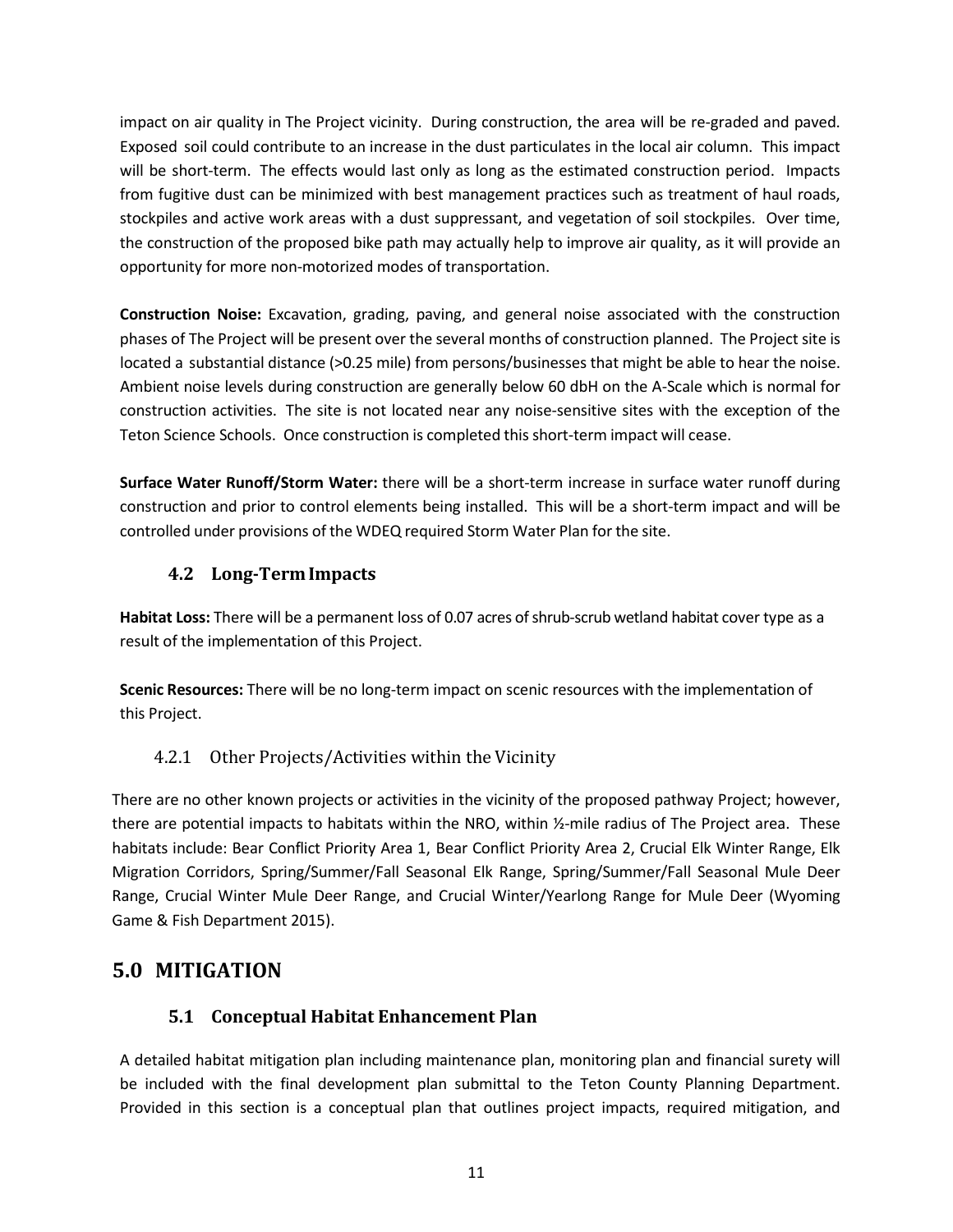mitigation type and location. This document provides expected vegetation and wetland impacts as a result of the proposed development. Future grading and erosion control plans will refine the vegetation and wetland impacts with minimization in mind. The detailed mitigation plan will provide information regarding mitigation implementation such as amount of top soil, types and amount of seed and plant material and irrigation plan. In addition to 2:1 habitat mitigation, the Path 22 Middle Section Phase 2 Pathway Project includes additional project mitigating measures outlined in The Project Implementation Section below.

Section 5.2.1.E of the LDRs requires that habitat impacts to the NRO must first be minimized and second be mitigated for on a 2:1 basis. JH Community Pathways is proposing off-site, out-of-kind mitigation within a parcel owned by the Town of Jackson located at Karns Meadow Park and encumbered by a conservation easement held by the Jackson Hole Land Trust. On-site mitigation is not being considered for two reasons:

1) Additional tall shrubs within the highway ROW/EASEMENT may attract ungulates near the roadway, and

2) The ROW/EASEMENT is susceptible to future construction disturbances from activities such as highway maintenance and widening.

The proposed mitigation site is an expansion of the existing, but not yet constructed, mitigation site for the START Bus Maintenance and Transit Facility (Figure 10). The applicant has successfully minimized impacts to the greatest extent practical; however, 3,113 sq. ft. (.07 acre) of scrub-shrub wetland habitat will be impacted with implementation of The Project.

This mitigation plan proposes to provide a minimum of 6,226 sf (0.14 ac) of mesic tall shrub vegetative cover type (Teton County Ordinal Ranking 8) near the Path 22 project in Karns Meadow Park. The mesic tall shrub vegetative cover type will substitute for the wildlife habitat cover and food supply component of the irrigation induced scrub-shrub wetland cover type.

The impacted scrub-shrub wetland is a mono-culture of *Salix exigua* (narrowleaf willow). The proposed tall shrub habitat enhancement will provide a diversity of native riparian and wetland shrubs. The wetland hydrology component will not be a focus of the mitigation site, as the hydrology of the impact site is considered "artificial." The Karns Meadow Park is a preferred location for tall shrub habitat enhancements due to its contiguous habitat component, protection from development and known ungulate use (moose and mule deer) as well as other wildlife species such as song birds, trumpeter swans and bald eagles (Alder 2016).

Although it is not anticipated that project impacts will be greater than disclosed in this analysis, if unexpected impacts are required, this conceptual plan demonstrates that a larger than required mitigation area is available on site. The exact location of the required mitigation within the 6,226 sq. ft. (.14 ac) area will be determined with the development of the grading and erosion control plan (Alder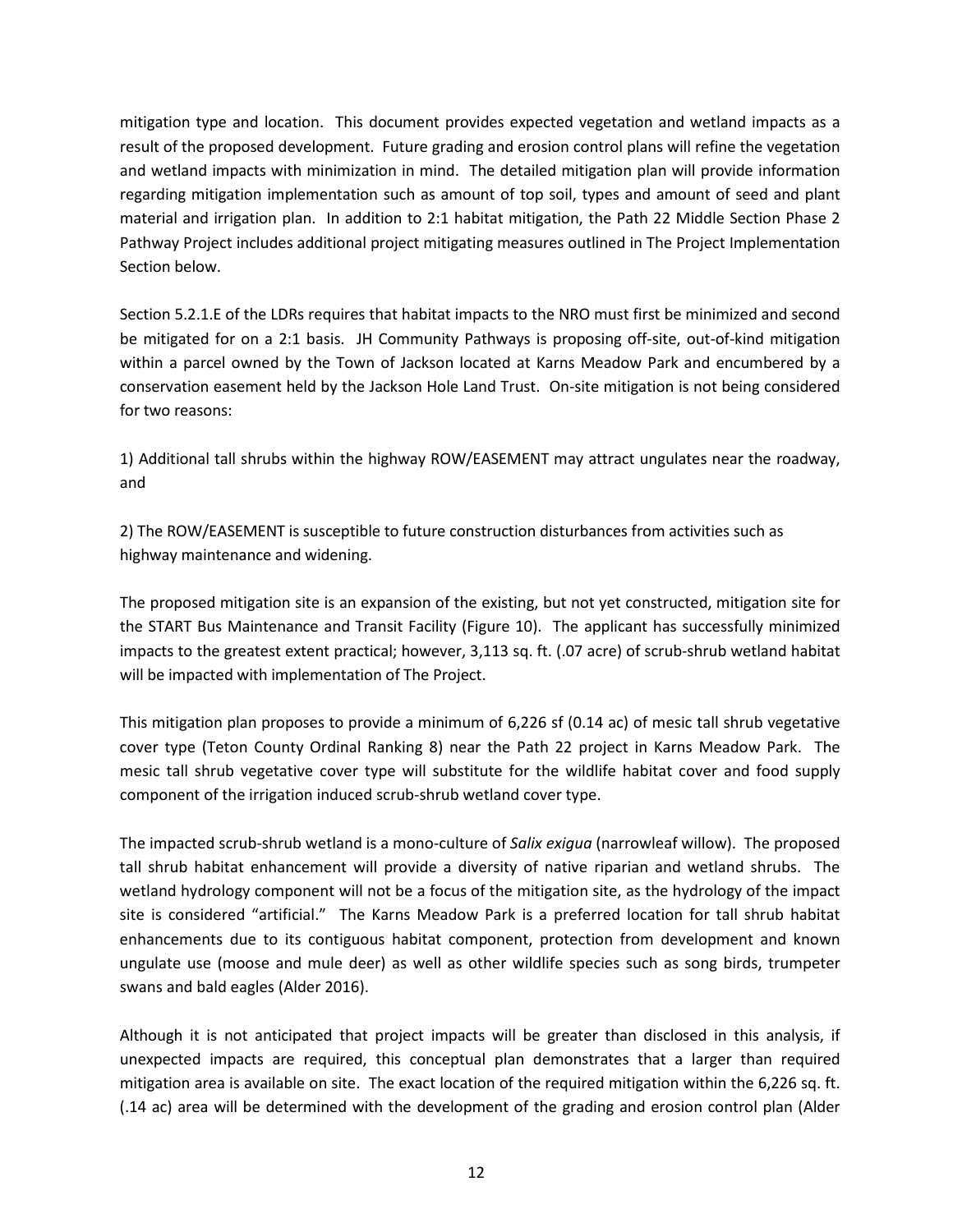<span id="page-15-0"></span>2016).

#### **5.2 Project Implementation Recommendations**

The following measures are suggested in order to reduce impacts to wildlife and are not intended to be in any order of importance.

#### **Migratory Birds**

• To ensure compliance with the Migratory Bird Treaty Act and to avoid the taking of a migratory bird nest, development in grassland and/or sagebrush habitat should be avoided during the nesting season (April 1 – August 15); or, prior to development a qualified wildlife biologist shall survey the area for any occurrence of migratory bird nests.

#### **Ungulates**

- Reduce noise during crepuscular periods (dawn and dusk) if possible during the migration period (December 1 – May 30) in order to facilitate ungulates an opportunity to traverse The Project site when going to/from NFS land and wildlife habitat to the west.
- Keep external lighting to a minimum especially during December 1 May 31 in order to allow wildlife passage through the site during crepuscular and nocturnal periods.
- The county shall consult with and adhere to all state and federal wildlife agencies in the use of fencing or other management practices on site.

#### **Bears**

- The only types of waste that will be left outside include construction materials, which are not considered attractants to bears.
- <span id="page-15-1"></span>• The Path 22 Middle Section Phase 2 Pathway Project will adhere to the Teton County LDRs as they apply to avoiding the attraction of bears.

#### **5.3 WaterQuality andResources**

- Monitor the site during construction for leaching and runoff, which could affect cutthroat trout and other wildlife associated with downstream water resources.
- <span id="page-15-2"></span>• Pay special attention to controlling runoff and erosion during the construction phases of The Project, continue this effort until the site is revegetated and surface runoff is fully controlled.

#### **5.4 Noxious Weed Control**

- Prepare a noxious weed control plan and follow that plan, especially during the construction phases when bare soil may be present.
- Follow the Best Management Practices regarding the washing of equipment that is being brought onto the site in order to avoid spreading noxious weeds and creating competition for native cover types.
- Make certain that yearly or bi-yearly monitoring/reporting by qualified workers is part of the Noxious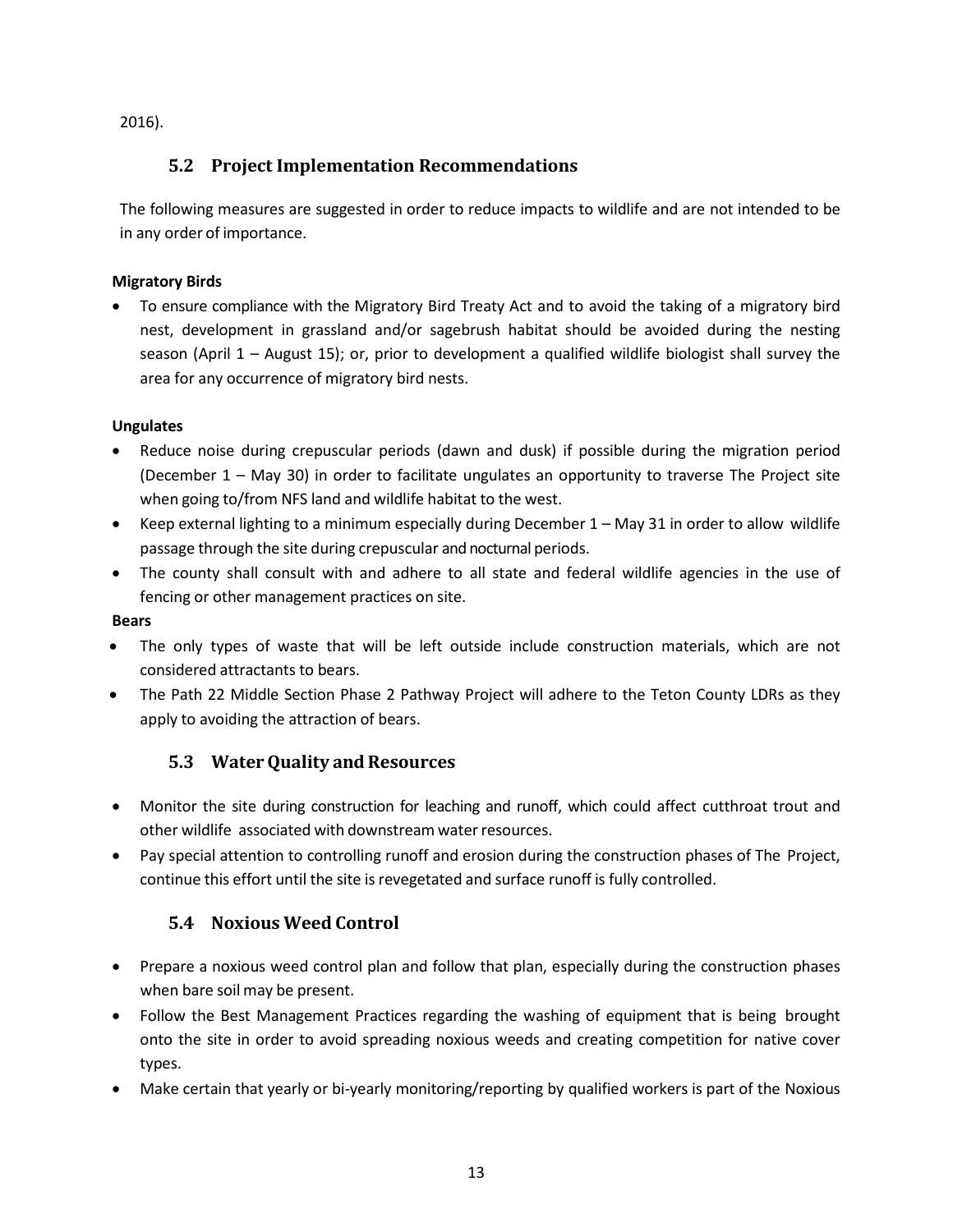<span id="page-16-0"></span>Weed Plan.

#### **5.5 AirQuality**

• Reduce fugitive dust during construction by treatment of haul roads, watering as appropriate, and keeping speeds of construction vehicles below 10 mph.

## <span id="page-16-1"></span>**6.0 CONCLUSION**

The proposed Path 22 Middle Section Phase 2 Pathway Project does not have any viable off‐site alternatives or significantly different configurations. The purposes and needs for The Project are well established and viable. The habitat enhancement plan also proposes sufficient mitigation for the loss of scrub-shrub and mesic tall grass vegetation cover types from the implementation of The Project.

# <span id="page-16-2"></span>**7.0 REFERENCES**

American Association of State Highway and Transportation Officials (AASHTO). 2010. Guide for the Development of Bicycle Facilities. [http://nacto.org/wp-content/uploads/2011/03/AASHTO-Guide-for](http://nacto.org/wp-content/uploads/2011/03/AASHTO-Guide-for-the-Development-of-Bicycle-Facilities-1999.pdf)[the-Development-of-Bicycle-Facilities-1999.pdf.](http://nacto.org/wp-content/uploads/2011/03/AASHTO-Guide-for-the-Development-of-Bicycle-Facilities-1999.pdf) Accessed 5 May 2016.

Alder Environmental, LLC. 2011. Pathway Deer Movement Design Guidelines & Wildlife Highway Crossing Identification. Jackson, WY: Alder Watershed Consulting, LLC.

Alder Environmental, LLC. March 14, 2016. Aquatic Resources Inventory: Wetland Delineation and Surface Waters, WY State Highway 22 Right-of-Way, Teton County, WY.

Audubon. 2016. [https://www.audubon.org/bird-guide.](https://www.audubon.org/bird-guide) Retrieved March 2016.

Campbell, Tom. 2015. Wildlife Review, Pathway 22 East Phase 2 Amended GEC Project Area. Jackson, WY: Biota Research & Consulting Inc.

Greenwood Mapping, Inc. 2016. Teton County Map Server. February 23. http://maps.greenwoodmap.com/tetonwy/mapserver/map.

Keystone Retaining Wall Systems. 2016. Compac Unit - Straight Face Details. Minneapolis, MN: Keystone Retaining Wall Systems, Inc.

Remlinger, Brian. 2013. JH Community Pathway WY HWY 22/ US HWY89 Pathway Connector Project. Wetland Delineation Data Compilation, Jackson, WY: Alder Environmental, LCC.

Remlinger, Brian, and Megan Smith. 2015. NEPA Categorical Exclusion Follow Up per June 22, 2015